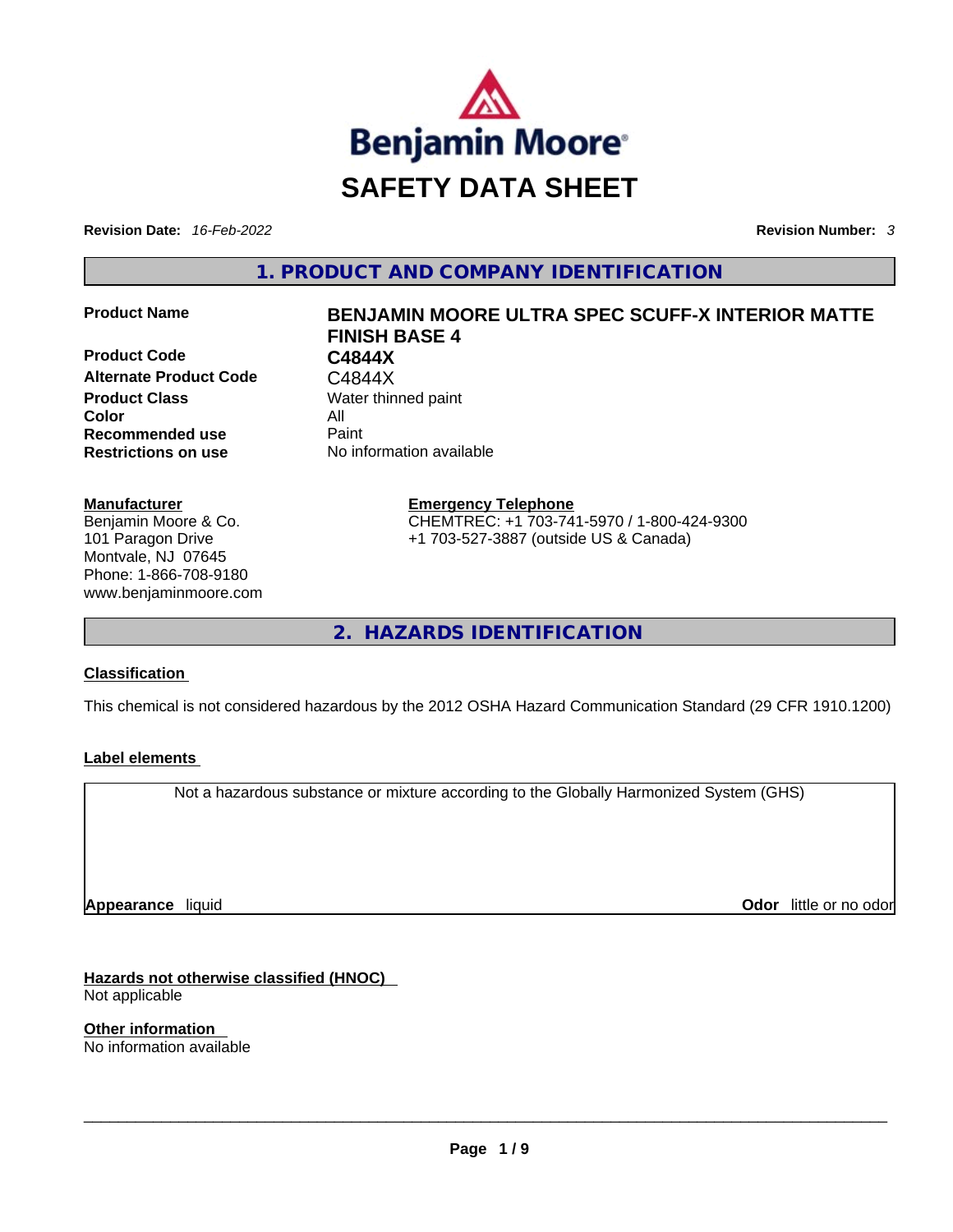**WARNING:** This product contains isothiazolinone compounds at levels of <0.1%. These substances are biocides commonly found in most paints and a variety of personal care products as a preservative. Certain individuals may be sensitive or allergic to these substances, even at low levels.

# **3. COMPOSITION INFORMATION ON COMPONENTS**

| <b>Chemical name</b>                      | CAS No.    | Weight-%  |
|-------------------------------------------|------------|-----------|
| Propanoic acid, 2-methyl-, monoester with | 25265-77-4 | - 5       |
| 2,2,4-trimethyl-1,3-pentanediol           |            |           |
| Sodium C14-C16 olefin sulfonate           | 68439-57-6 | 0.1 - 0.5 |

|                                                  | 4. FIRST AID MEASURES                                                                                    |
|--------------------------------------------------|----------------------------------------------------------------------------------------------------------|
| <b>General Advice</b>                            | No hazards which require special first aid measures.                                                     |
| <b>Eye Contact</b>                               | Rinse thoroughly with plenty of water for at least 15 minutes and consult a<br>physician.                |
| <b>Skin Contact</b>                              | Wash off immediately with soap and plenty of water while removing all<br>contaminated clothes and shoes. |
| <b>Inhalation</b>                                | Move to fresh air. If symptoms persist, call a physician.                                                |
| Ingestion                                        | Clean mouth with water and afterwards drink plenty of water. Consult a physician<br>if necessary.        |
| <b>Most Important</b><br><b>Symptoms/Effects</b> | None known.                                                                                              |
| <b>Notes To Physician</b>                        | Treat symptomatically.                                                                                   |

# **5. FIRE-FIGHTING MEASURES**

| <b>Suitable Extinguishing Media</b>                             | Use extinguishing measures that are appropriate to local<br>circumstances and the surrounding environment.                                   |
|-----------------------------------------------------------------|----------------------------------------------------------------------------------------------------------------------------------------------|
| Protective equipment and precautions for firefighters           | As in any fire, wear self-contained breathing apparatus<br>pressure-demand, MSHA/NIOSH (approved or equivalent)<br>and full protective gear. |
| <b>Specific Hazards Arising From The Chemical</b>               | Closed containers may rupture if exposed to fire or<br>extreme heat.                                                                         |
| <b>Sensitivity to mechanical impact</b>                         | No                                                                                                                                           |
| Sensitivity to static discharge                                 | No.                                                                                                                                          |
| <b>Flash Point Data</b><br>Flash point (°F)<br>Flash Point (°C) | Not applicable<br>Not applicable                                                                                                             |
|                                                                 |                                                                                                                                              |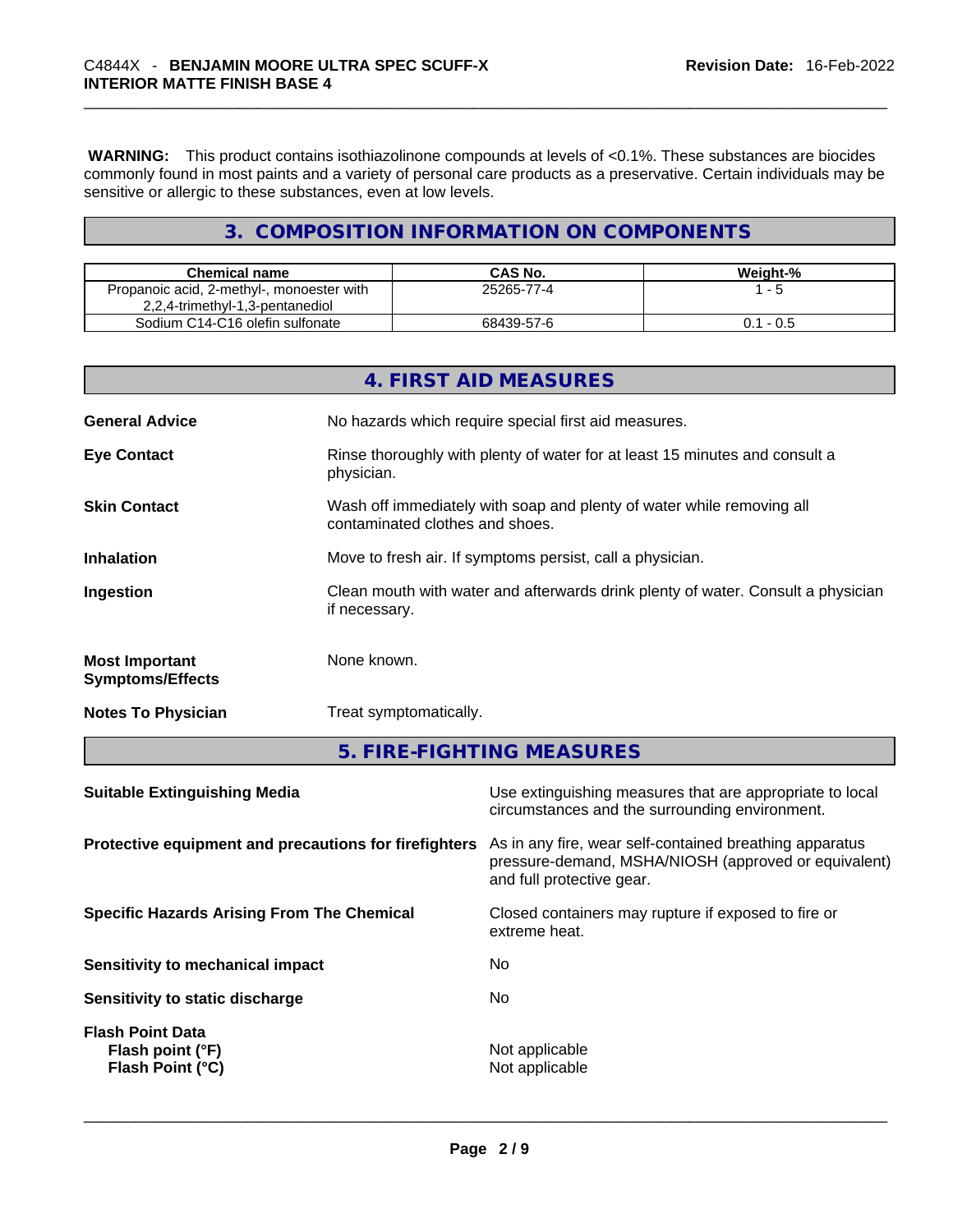| <b>Method</b>      |                                                               |                        | Not applicable                   |                                |
|--------------------|---------------------------------------------------------------|------------------------|----------------------------------|--------------------------------|
|                    | <b>Flammability Limits In Air</b>                             |                        |                                  |                                |
|                    | Lower flammability limit:<br><b>Upper flammability limit:</b> |                        | Not applicable<br>Not applicable |                                |
| <b>NFPA</b>        | Health: 1                                                     | <b>Flammability: 0</b> | Instability: 0                   | <b>Special:</b> Not Applicable |
| <b>NFPA Legend</b> |                                                               |                        |                                  |                                |

- 0 Not Hazardous
- 1 Slightly
- 2 Moderate
- 3 High
- 4 Severe

*The ratings assigned are only suggested ratings, the contractor/employer has ultimate responsibilities for NFPA ratings where this system is used.* 

*Additional information regarding the NFPA rating system is available from the National Fire Protection Agency (NFPA) at www.nfpa.org.* 

# **6. ACCIDENTAL RELEASE MEASURES**

| <b>Personal Precautions</b>      | Avoid contact with skin, eyes and clothing. Ensure adequate ventilation.                                                                                                         |
|----------------------------------|----------------------------------------------------------------------------------------------------------------------------------------------------------------------------------|
| <b>Other Information</b>         | Prevent further leakage or spillage if safe to do so.                                                                                                                            |
| <b>Environmental precautions</b> | See Section 12 for additional Ecological Information.                                                                                                                            |
| <b>Methods for Cleaning Up</b>   | Soak up with inert absorbent material. Sweep up and shovel into suitable<br>containers for disposal.                                                                             |
|                                  | 7. HANDLING AND STORAGE                                                                                                                                                          |
| Handling                         | Avoid contact with skin, eyes and clothing. Avoid breathing vapors, spray mists or<br>sanding dust. In case of insufficient ventilation, wear suitable respiratory<br>equipment. |
| <b>Storage</b>                   | Keep container tightly closed. Keep out of the reach of children.                                                                                                                |
| <b>Incompatible Materials</b>    | No information available                                                                                                                                                         |
|                                  |                                                                                                                                                                                  |

# **8. EXPOSURE CONTROLS/PERSONAL PROTECTION**

#### **Exposure Limits**

*No exposure limits have been established for this product.* 

#### **Legend**

**Engineering Measures** Ensure adequate ventilation, especially in confined areas.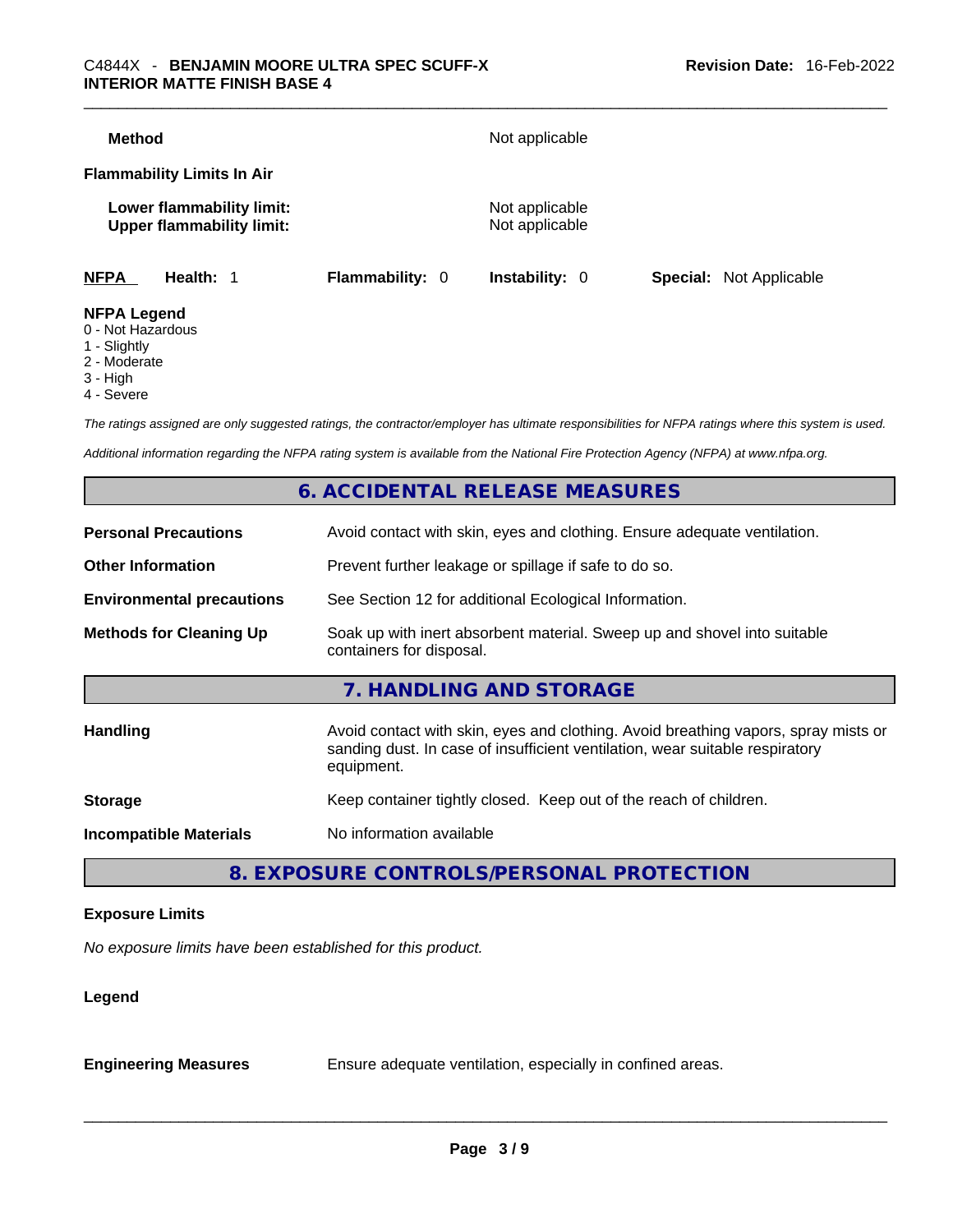| <b>Personal Protective Equipment</b> |                                                                          |
|--------------------------------------|--------------------------------------------------------------------------|
| <b>Eye/Face Protection</b>           | Safety glasses with side-shields.                                        |
| <b>Skin Protection</b>               | Protective gloves and impervious clothing.                               |
| <b>Respiratory Protection</b>        | In case of insufficient ventilation wear suitable respiratory equipment. |
| <b>Hygiene Measures</b>              | Avoid contact with skin, eyes and clothing. Remove and wash contaminated |
|                                      | clothing before re-use. Wash thoroughly after handling.                  |

# **9. PHYSICAL AND CHEMICAL PROPERTIES**

**Appearance** liquid **Odor Odor Odor Odor Odor** *little or no odor little or no odor* **Odor Threshold** No information available **Density (Ibs/gal)** 8.5 - 8.6<br> **Specific Gravity** 8.5 - 8.6 **Specific Gravity pH pH No** information available **Viscosity (cps) Viscosity (cps) No information available Solubility(ies)** No information available **Evaporation Rate No information available No information available Vapor pressure**  No information available **No information** available **Vapor density No information available No** information available **Wt. % Solids** 35 - 45 **Vol. % Solids** 35 - 45 **Wt. % Volatiles Vol. % Volatiles** 55 - 65<br> **VOC Requiatory Limit (q/L)**  $\leq 50$ **VOC** Regulatory Limit (g/L) **Boiling Point (°F)** 212 **Boiling Point (°C)** 100 **Freezing point (°F)** 32 **Freezing Point (°C)** 0 **Flash point (°F)** Not applicable **Flash Point (°C)** Not applicable **Method** Not applicable **Flammability (solid, gas)** Not applicable **Upper flammability limit:**<br> **Lower flammability limit:**<br>
Not applicable<br>
Not applicable **Lower flammability limit:**<br> **Autoignition Temperature (°F)** Not applicable Not applicable **Autoignition Temperature (°F)**<br> **Autoignition Temperature (°C)** No information available **Autoignition Temperature (°C) Decomposition Temperature (°F)** No information available **Decomposition Temperature (°C)** No information available **Partition coefficient Community Contract Contract Contract Contract Contract Contract Contract Contract Contract Contract Contract Contract Contract Contract Contract Contract Contract Contract Contract Contract Contr** 

**No information available** 

# **10. STABILITY AND REACTIVITY**

| <b>Reactivity</b>          | Not Applicable                  |
|----------------------------|---------------------------------|
| <b>Chemical Stability</b>  | Stable under normal conditions. |
| <b>Conditions to avoid</b> | Prevent from freezing.          |
|                            |                                 |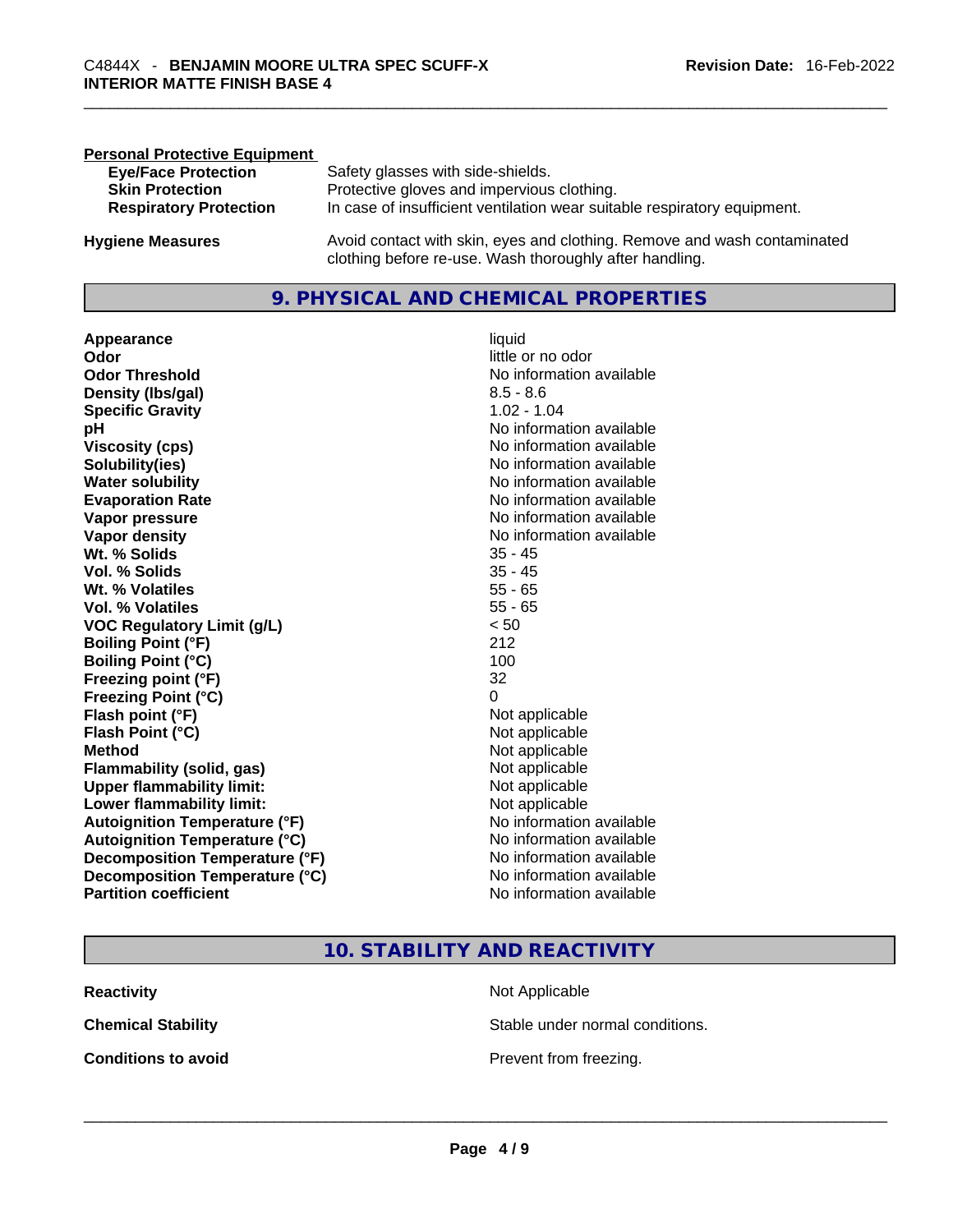| <b>Incompatible Materials</b>                                                                |                                                                                                                                                           | No materials to be especially mentioned.                                          |
|----------------------------------------------------------------------------------------------|-----------------------------------------------------------------------------------------------------------------------------------------------------------|-----------------------------------------------------------------------------------|
| <b>Hazardous Decomposition Products</b>                                                      | None under normal use.                                                                                                                                    |                                                                                   |
| Possibility of hazardous reactions                                                           |                                                                                                                                                           | None under normal conditions of use.                                              |
|                                                                                              | 11. TOXICOLOGICAL INFORMATION                                                                                                                             |                                                                                   |
| <b>Product Information</b>                                                                   |                                                                                                                                                           |                                                                                   |
| Information on likely routes of exposure                                                     |                                                                                                                                                           |                                                                                   |
| <b>Principal Routes of Exposure</b>                                                          | Eye contact, skin contact and inhalation.                                                                                                                 |                                                                                   |
| <b>Acute Toxicity</b>                                                                        |                                                                                                                                                           |                                                                                   |
| <b>Product Information</b>                                                                   | No information available                                                                                                                                  |                                                                                   |
|                                                                                              | Symptoms related to the physical, chemical and toxicological characteristics                                                                              |                                                                                   |
| <b>Symptoms</b>                                                                              | No information available                                                                                                                                  |                                                                                   |
|                                                                                              | Delayed and immediate effects as well as chronic effects from short and long-term exposure                                                                |                                                                                   |
| Eye contact<br><b>Skin contact</b>                                                           | May cause slight irritation.<br>skin and cause irritation.                                                                                                | Substance may cause slight skin irritation. Prolonged or repeated contact may dry |
| <b>Inhalation</b><br>Ingestion<br><b>Sensitization</b>                                       | May cause irritation of respiratory tract.<br>Ingestion may cause gastrointestinal irritation, nausea, vomiting and diarrhea.<br>No information available |                                                                                   |
| <b>Neurological Effects</b><br><b>Mutagenic Effects</b><br><b>Reproductive Effects</b>       | No information available.<br>No information available.<br>No information available.                                                                       |                                                                                   |
| <b>Developmental Effects</b><br><b>Target organ effects</b><br><b>STOT - single exposure</b> | No information available.<br>No information available.<br>No information available.                                                                       |                                                                                   |
| STOT - repeated exposure<br>Other adverse effects<br><b>Aspiration Hazard</b>                | No information available.<br>No information available.<br>No information available                                                                        |                                                                                   |

#### **Numerical measures of toxicity**

**The following values are calculated based on chapter 3.1 of the GHS document**

## **Component Information**

| Chemical name                   | Oral LD50            | Dermal LD50            | Inhalation LC50     |
|---------------------------------|----------------------|------------------------|---------------------|
| Propanoic acid, 2-methyl-,      | $=$ 3200 mg/kg (Rat) | > 15200 mg/kg (Rat)    |                     |
| monoester with                  |                      |                        |                     |
| 2,2,4-trimethyl-1,3-pentanediol |                      |                        |                     |
| 25265-77-4                      |                      |                        |                     |
| Sodium C14-C16 olefin sulfonate | $= 2220$ mg/kg (Rat) | $> 740$ mg/kg (Rabbit) | > 52 mg/L (Rat) 4 h |
| 68439-57-6                      |                      |                        |                     |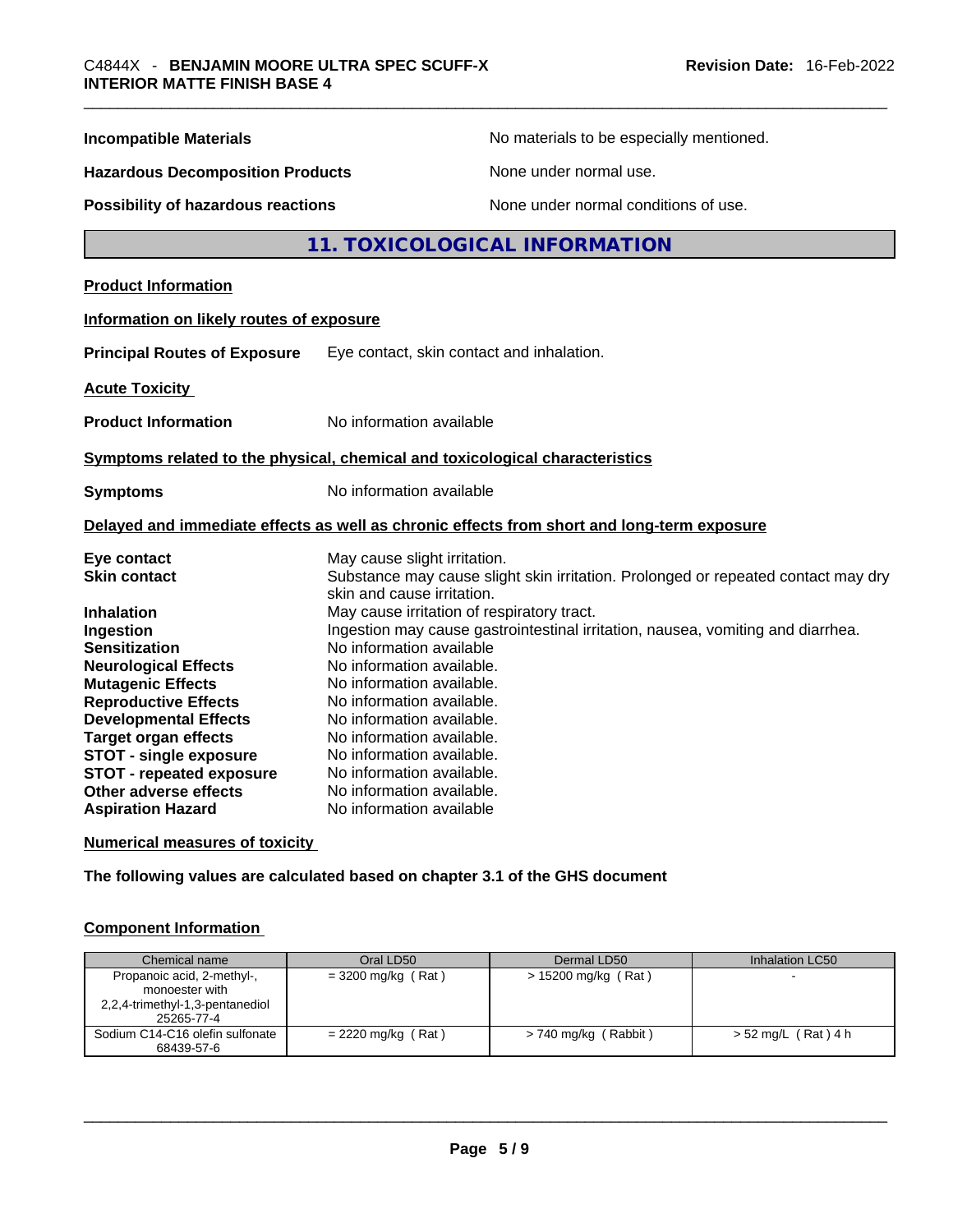#### **Chronic Toxicity**

#### **Carcinogenicity**

*There are no known carcinogenic chemicals in this product above reportable levels.* 

**12. ECOLOGICAL INFORMATION** 

## **Ecotoxicity Effects**

The environmental impact of this product has not been fully investigated.

#### **Product Information**

#### **Acute Toxicity to Fish**

#### No information available

#### **Acute Toxicity to Aquatic Invertebrates**

No information available

#### **Acute Toxicity to Aquatic Plants**

No information available

#### **Persistence / Degradability**

No information available.

#### **Bioaccumulation**

There is no data for this product.

#### **Mobility in Environmental Media**

No information available.

#### **Ozone**

No information available

#### **Component Information**

#### **Acute Toxicity to Fish**

No information available

#### **Acute Toxicity to Aquatic Invertebrates**

No information available

#### **Acute Toxicity to Aquatic Plants**

No information available

## **13. DISPOSAL CONSIDERATIONS**

**Waste Disposal Method** Dispose of in accordance with federal, state, and local regulations. Local requirements may vary, consult your sanitation department or state-designated environmental protection agency for more disposal options.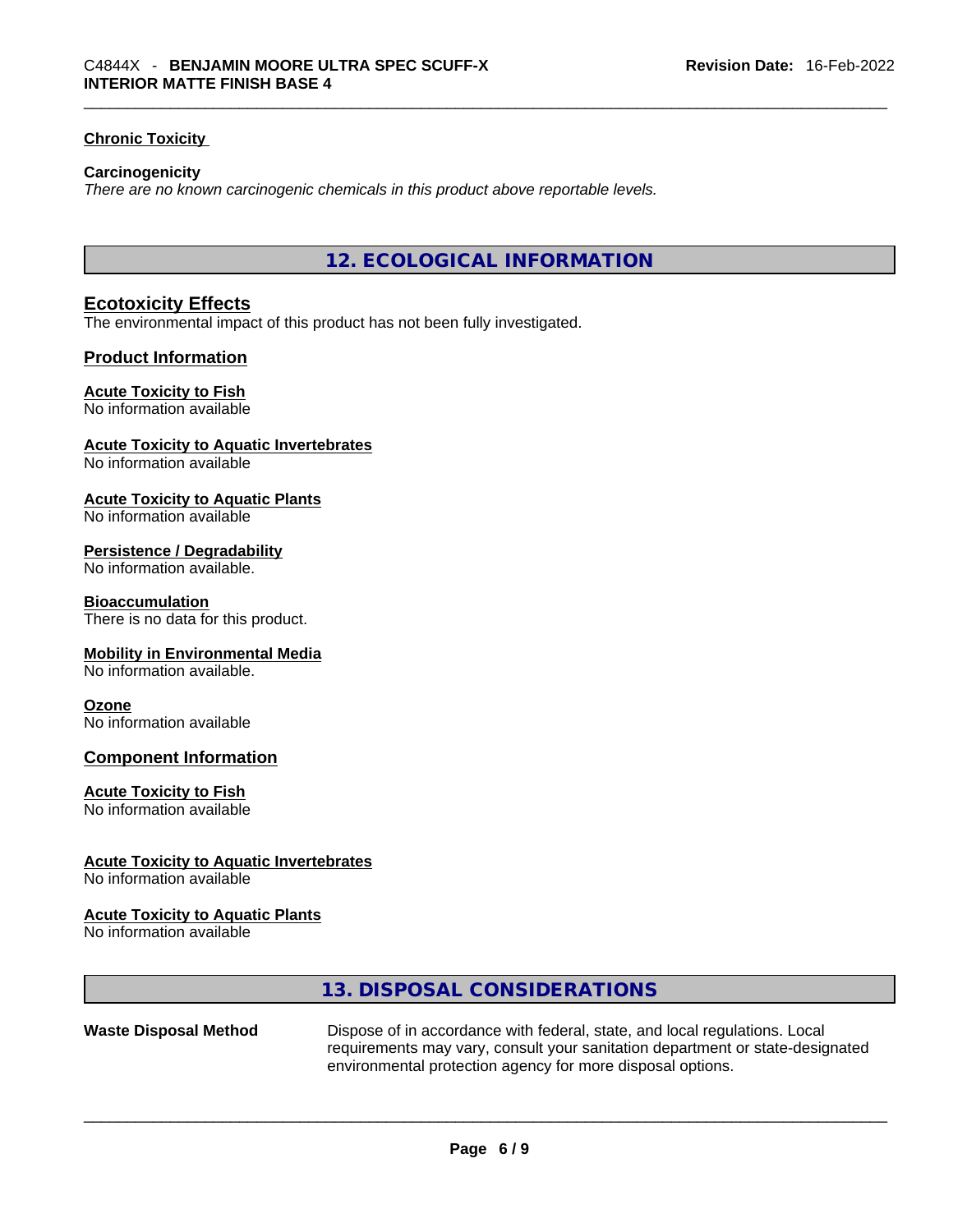|                                                  | 14. TRANSPORT INFORMATION                                                                |
|--------------------------------------------------|------------------------------------------------------------------------------------------|
| <b>DOT</b>                                       | Not regulated                                                                            |
| <b>ICAO / IATA</b>                               | Not regulated                                                                            |
| <b>IMDG / IMO</b>                                | Not regulated                                                                            |
|                                                  | <b>15. REGULATORY INFORMATION</b>                                                        |
| <b>International Inventories</b>                 |                                                                                          |
| <b>TSCA: United States</b><br><b>DSL: Canada</b> | Yes - All components are listed or exempt.<br>Yes - All components are listed or exempt. |
| <b>Federal Regulations</b>                       |                                                                                          |

| SARA 311/312 hazardous categorization |    |  |
|---------------------------------------|----|--|
| Acute health hazard                   | Nο |  |
| Chronic Health Hazard                 | No |  |
| Fire hazard                           | No |  |
| Sudden release of pressure hazard     | No |  |
| <b>Reactive Hazard</b>                | No |  |

#### **SARA 313**

Section 313 of Title III of the Superfund Amendments and Reauthorization Act of 1986 (SARA). This product contains a chemical or chemicals which are subject to the reporting requirements of the Act and Title 40 of the Code of Federal Regulations, Part 372:

*None*

**Clean Air Act,Section 112 Hazardous Air Pollutants (HAPs) (see 40 CFR 61)**

This product contains the following HAPs:

*None*

## **US State Regulations**

#### **California Proposition 65**

**WARNING:** This product can expose you to chemicals including Crystalline Silica, which are known to the State of California to cause cancer, and Toluene which are known to the State of California to cause birth defects or other reproductive harm. For more information go to www.P65Warnings.ca.gov.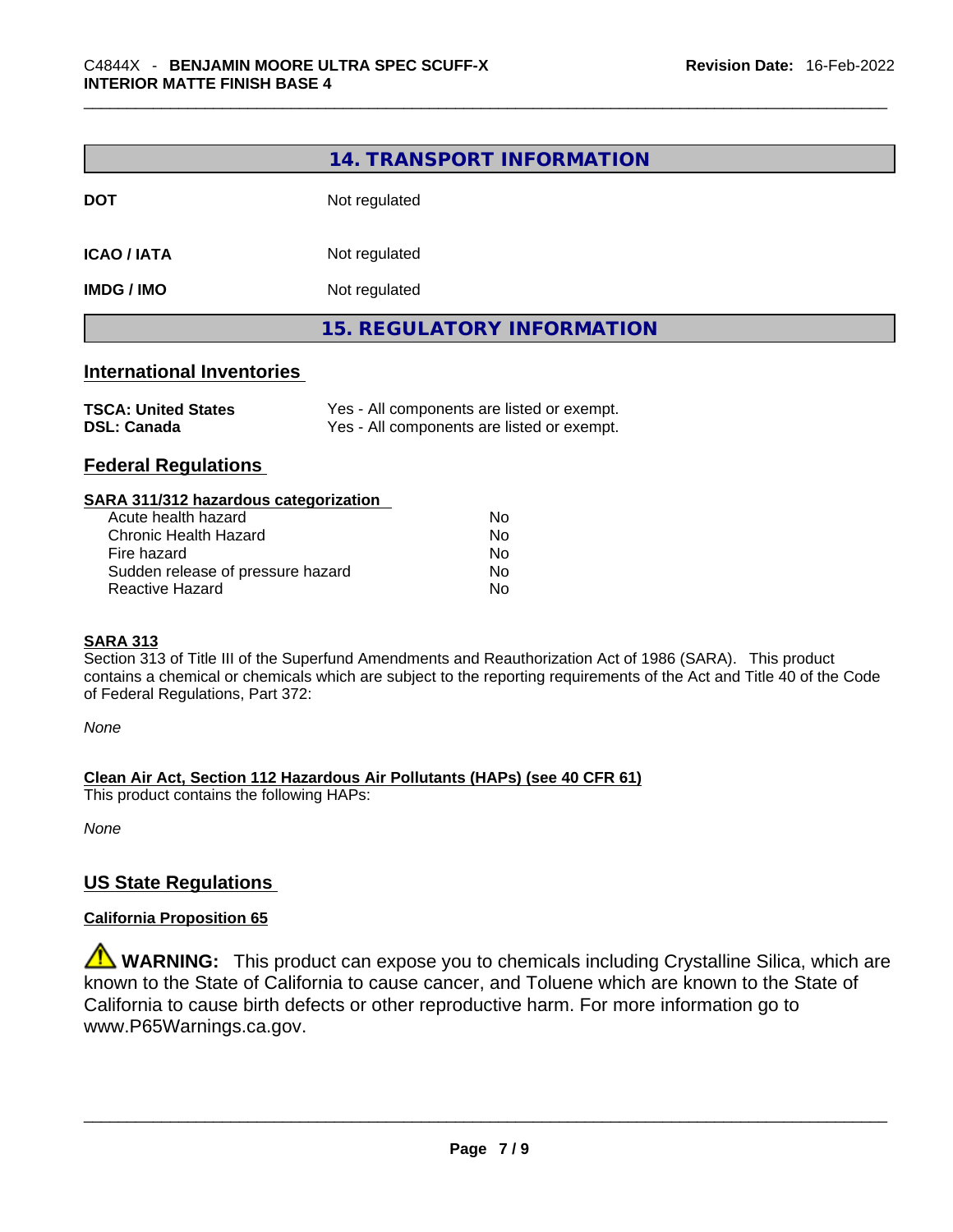#### **State Right-to-Know**

#### **Legend**

X - Listed

| <b>16. OTHER INFORMATION</b>                                                                                                                          |                                                    |                                                                            |                      |                                                                                                                                                |
|-------------------------------------------------------------------------------------------------------------------------------------------------------|----------------------------------------------------|----------------------------------------------------------------------------|----------------------|------------------------------------------------------------------------------------------------------------------------------------------------|
| HMIS -                                                                                                                                                | Health: 1                                          | <b>Flammability: 0</b>                                                     | <b>Reactivity: 0</b> | $PPE: -$                                                                                                                                       |
| <b>HMIS Legend</b><br>0 - Minimal Hazard<br>1 - Slight Hazard<br>2 - Moderate Hazard<br>3 - Serious Hazard<br>4 - Severe Hazard<br>* - Chronic Hazard | present under the actual normal conditions of use. | X - Consult your supervisor or S.O.P. for "Special" handling instructions. |                      | Note: The PPE rating has intentionally been left blank. Choose appropriate PPE that will protect employees from the hazards the material will  |
|                                                                                                                                                       |                                                    |                                                                            |                      | Caution: HMIS® ratings are based on a 0 A rating scale with 0 representing minimal bazards or risks, and A representing significant bazards or |

*Caution: HMISÒ ratings are based on a 0-4 rating scale, with 0 representing minimal hazards or risks, and 4 representing significant hazards or risks. Although HMISÒ ratings are not required on MSDSs under 29 CFR 1910.1200, the preparer, has chosen to provide them. HMISÒ ratings are to be used only in conjunction with a fully implemented HMISÒ program by workers who have received appropriate HMISÒ training. HMISÒ is a registered trade and service mark of the NPCA. HMISÒ materials may be purchased exclusively from J. J. Keller (800) 327-6868.* 

 **WARNING!** If you scrape, sand, or remove old paint, you may release lead dust. LEAD IS TOXIC. EXPOSURE TO LEAD DUST CAN CAUSE SERIOUS ILLNESS, SUCH AS BRAIN DAMAGE, ESPECIALLY IN CHILDREN. PREGNANT WOMEN SHOULD ALSO AVOID EXPOSURE.Wear a NIOSH approved respirator to control lead exposure. Clean up carefully with a HEPA vacuum and a wet mop. Before you start, find out how to protect yourself and your family by contacting the National Lead Information Hotline at 1-800-424-LEAD or log on to www.epa.gov/lead.

| <b>Prepared By</b>                               | <b>Product Stewardship Department</b><br>Benjamin Moore & Co.<br>101 Paragon Drive<br>Montvale, NJ 07645<br>800-225-5554 |
|--------------------------------------------------|--------------------------------------------------------------------------------------------------------------------------|
| <b>Issuing Date</b>                              | 28-Jul-2021                                                                                                              |
| <b>Revision Date:</b><br><b>Revision Summary</b> | 16-Feb-2022<br>Not available                                                                                             |

Disclaimer

The information contained herein is presented in good faith and believed to be accurate as of the effective date shown above. This information is furnished without warranty of any kind. Employers should use this information only as a **supplement to other information gathered by them and must make independent determination of suitability and** completeness of information from all sources to assure proper use of these materials and the safety and health of employees. Any use of this data and information must be determined by the user to be in accordance with applicable **federal, provincial, and local laws and regulations.**